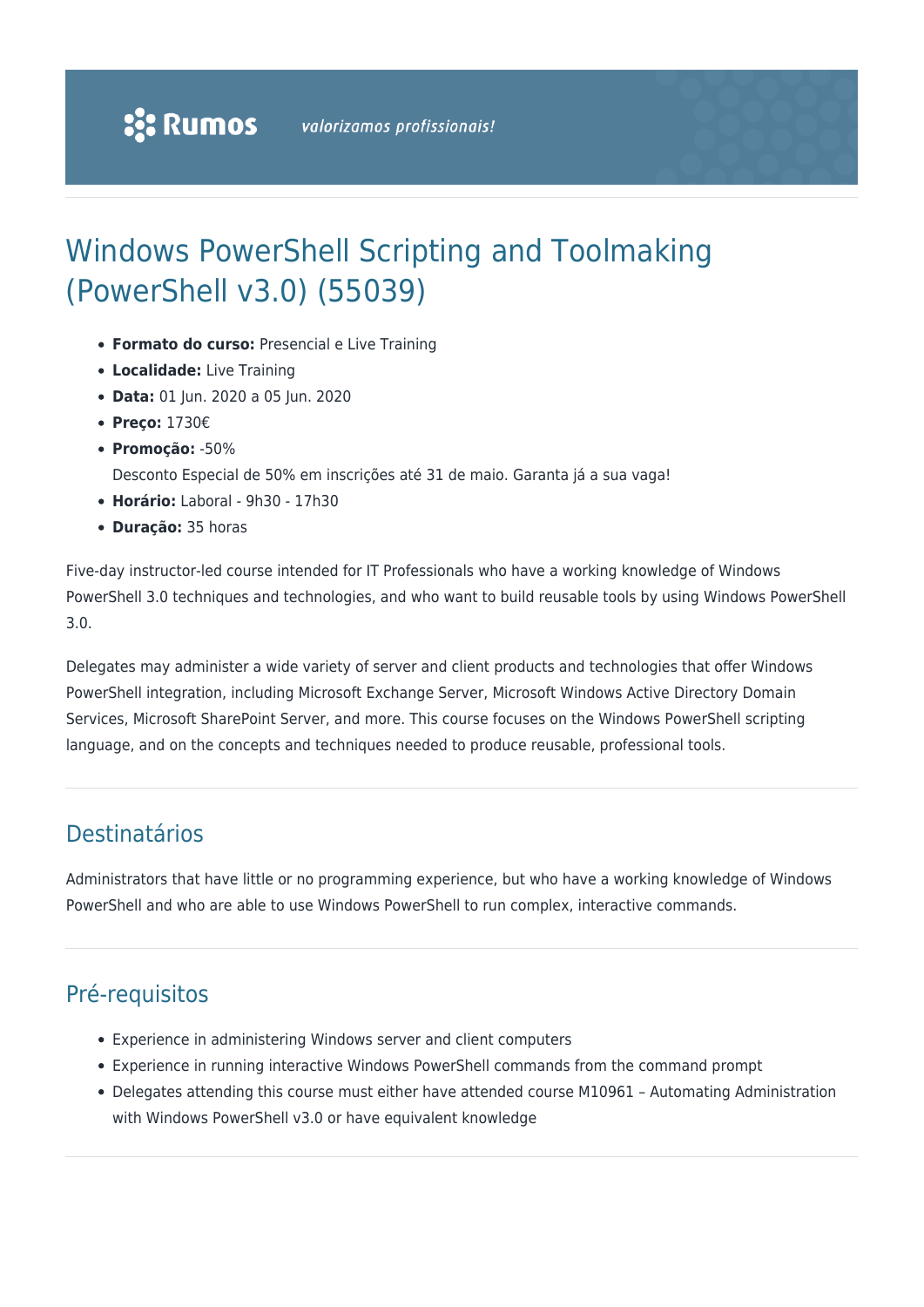## **Objectivos**

- Design tools, including input requirements, output requirements, and functional requirements.
- Write tools, including scripting, parameterizing commands, and providing verbose output.
- Debug tools and provide error handling within tools.
- Combine tools into script and manifest modules.
- Create custom formatting views.
- Create tools that are consistent in naming and operation with native Windows PowerShell tools

### Programa

#### **Module 1: Preparing for Scripting**

This module explains how to prepare the environment for scripting, and provides refresher and background information for scripting.

#### Lessons

- Securing the Scripting Environment
- Understanding Variables and Operators
- Understanding Scripting Constructs and Scope

#### **Module 2: Parameterizing a Command**

This module explains how to start with an existing command and parameterize it to create a reusable tool.

#### Lessons

- Designing Parameters
- Implementing Parameters

Lab : Parameterizing a Command

- Identify changeable values
- Declare parameters
- Use parameters in place of changeable values
- Test the script

#### **Module 3: Creating a Script Module**

This module explains how to turn a basic script into a script module that can be distributed, loaded, and unloaded in Windows PowerShell.

Lessons

- Designing Script Modules
- Implementing Script Modules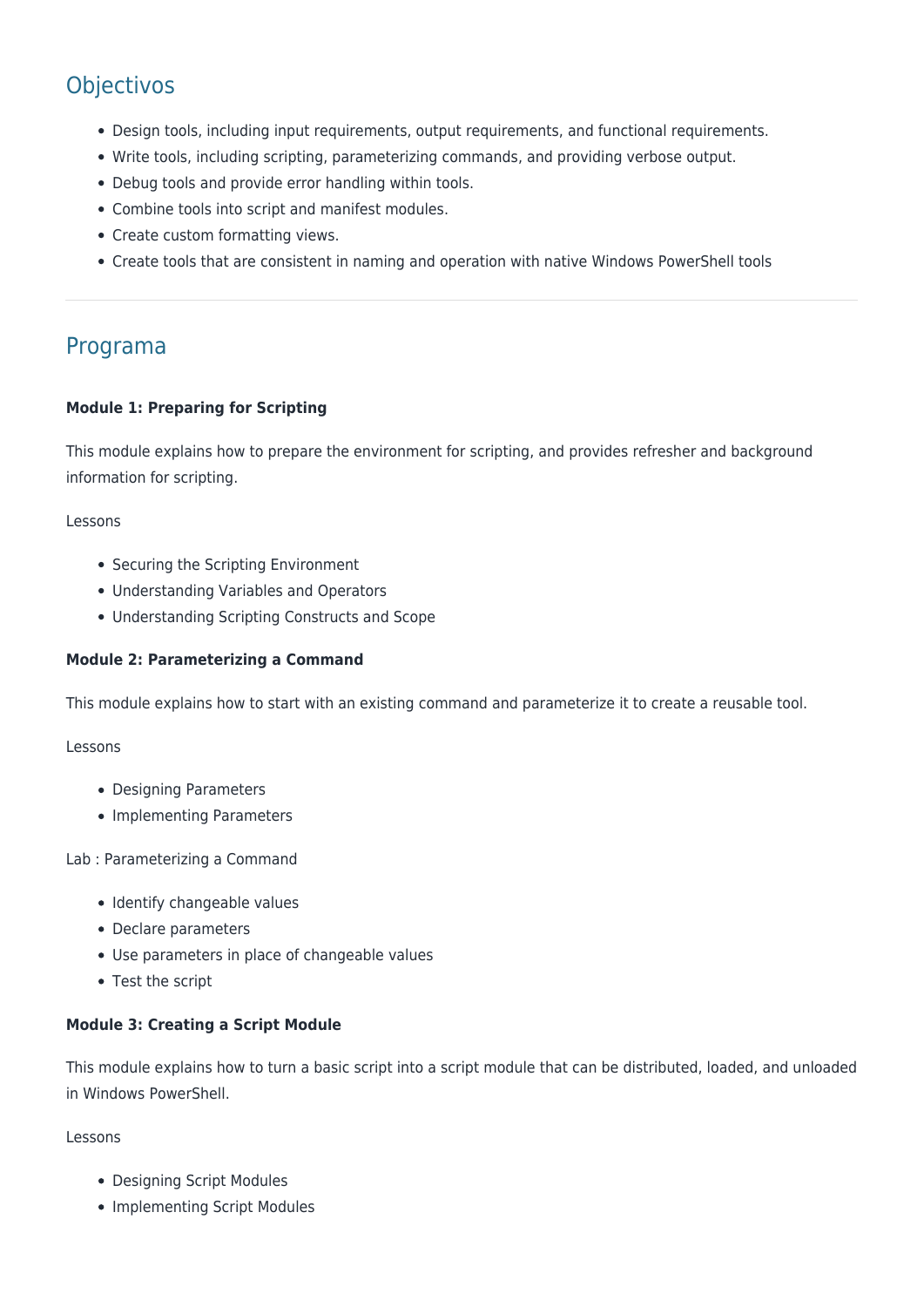#### Lab : Creating a Script Module

- Creating a Script Module
- Saving the script module
- Adding a module-level variable
- Controlling module member visibility
- Testing the script module

#### **Module 4: Handling Errors**

This module explains how to trap and handle errors within a script module.

#### Lessons

- Designing Error Handling
- Implementing Error Handling

#### Lab : Handling Errors

- Using the Try…Catch Construct
- Handling Command Errors
- Handling Non-Command Errors
- Logging Errors to a File
- Displaying Warning Messages

#### **Module 5: Writing Commands that Use Pipeline Input and Output**

This module explains how to write commands that integrate with the Windows PowerShell pipeline. Students will create commands that produce pipeline output and that accept pipeline input.

#### Lessons

- Understanding Pipeline Parameter Binding
- Implementing Pipeline Parameter Input
- Implementing Pipeline Parameter Input

Lab : Writing Commands that Use Pipeline Inout and Output

- Adding Pipeline Input Capability to Parameters
- Working with Pipeline Input
- Creating Custom Output Objects
- Outputting Objects to the Pipeline

#### **Module 6: Creating Hierarchical Command Output**

This module explains how to create, and use, object-oriented output that includes object hierarchies.

#### Lessons

Designing Complex Command Output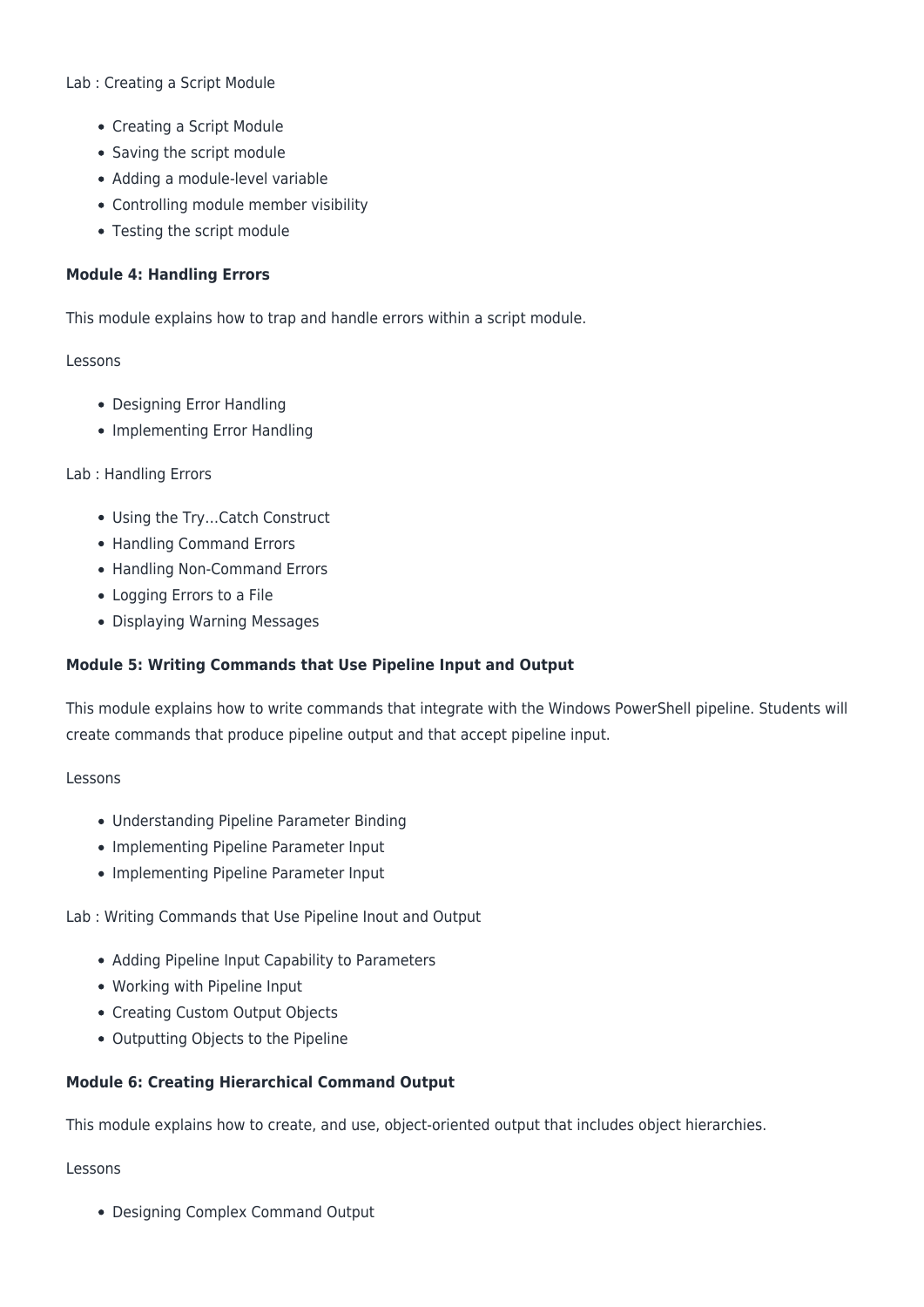- Implementing Complex Command Output
- Using Object Hierarchies

Lab : Creating Hierarchical Command Output

- Retrieving and Enumerating Data
- Creating Child Objects
- Creating the Parent Object
- Displaying and Object Hierarchy
- Persisting an Object Hierarchy

#### **Module 7: Debugging Scripts**

This module explains Windows PowerShell techniques used to debug scripts, and provides students with opportunities to practice debugging skills.

Lessons

- Designing Scripts for Debugging
- Implementing Script Debugging

Lab : Debugging Scripts

- Using Write-Debug
- Using PSBreakpoints

#### **Module 8: Customizing Default Formatting**

This module explain how to create a custom formatting view that can be added to a script module.

#### Lessons

- Designing Formatting
- Implementing Custom Formatting

Lab : Customizing Default Formatting

- Adding a Custom Type Name to an Object
- Creating a DefaultDisplayPropertySet Type Extension
- Creating a Custom View
- Adding Type Extensions and Views to Modules and Creating a Module Manifest

#### **Module 9: Adding Advanced Parameter Attributes and Command Documentation**

This module explains how to declare parameter aliases, help messages, and input validation. It also explains how to implement switch parameters, how to add support for the -WhatIf and -Confirm parameters, and how to add comment-based help to a command.

Lessons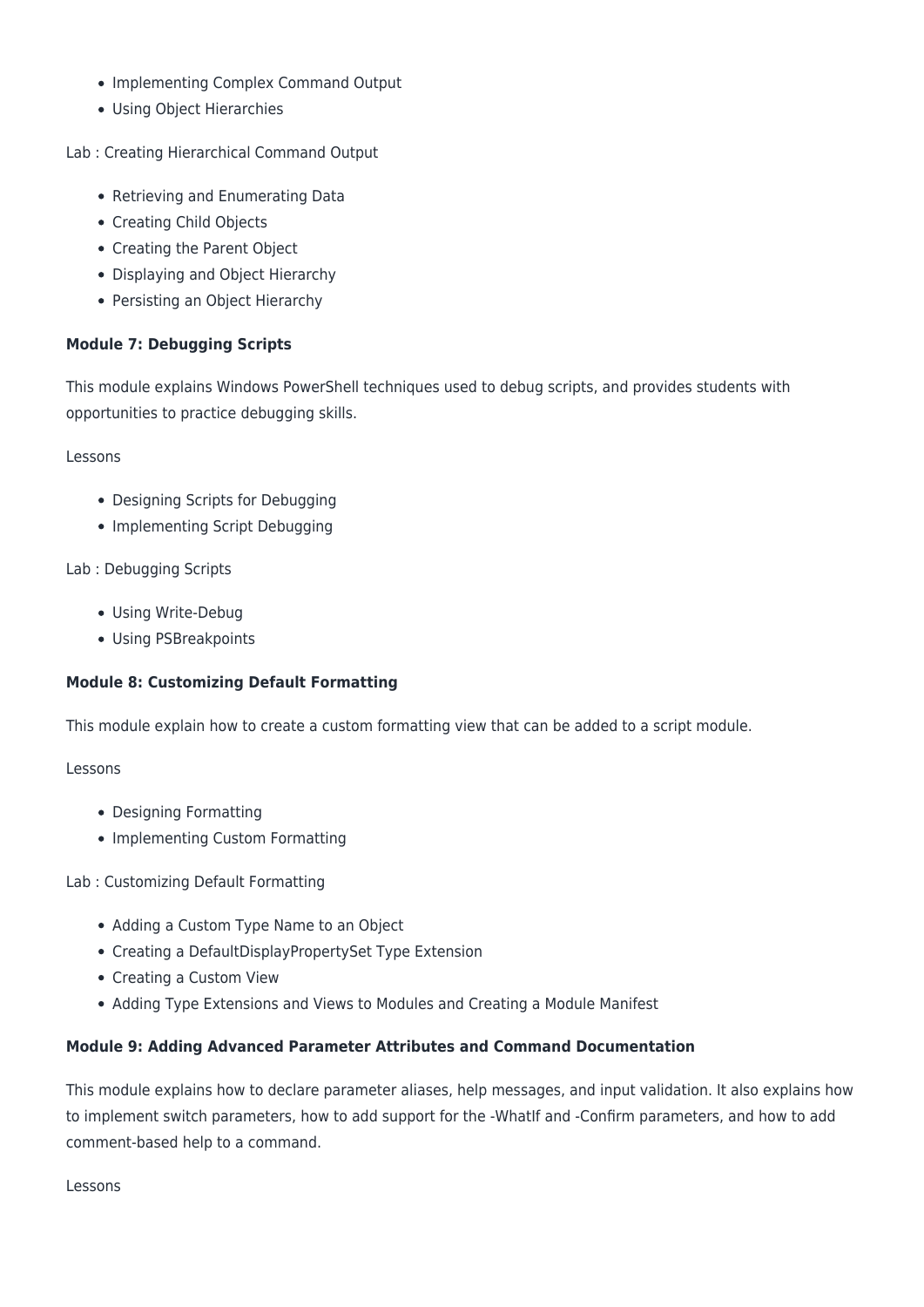- Implementing Advanced Parameter Attribtues
- Implementing Help Documentation

#### Lab : Adding Advanced Parameter Attributes and Command Documentation

- Defining Aliases and Help Messages
- Defining Parameter Validation
- Adding Comment-Based Help
- Writing a Command that Uses -Confirm and -WhatIf

#### **Module 10: Creating Controller Scripts**

This module explains how to create scripts that implement complex business processes by running multiple tools in a specified sequence.

Lessons

- Designing Script Execution
- Implementing a Controller Script

Lab : Creating Controller Scripts

- Creating a Controller Script
- Parameterizing a Controller Script
- Testing a Controller Script
- Debugging a Controller Script

#### **Module 11: Creating HTML-Based Reports**

This module explains how to write controller scripts that produce HTML-based management reports.

Lessons

- Creating Basic HTML Reports
- Creating Enhanced HTML Reports

Lab : Creating Reports by using HTML

- Creating Reports by using HTML
- Converting Objects into HTML Fragments
- Combining HTML Fragments
- Adding Basic Formatting
- Creating Enhanced HTML Fragments
- Applying Conditional Formatting

#### **Module 12: Creating Basic Workflows**

This modules explains the key differences between Windows PowerShell functions and workflows, and shows delegates how to create a basic workflow.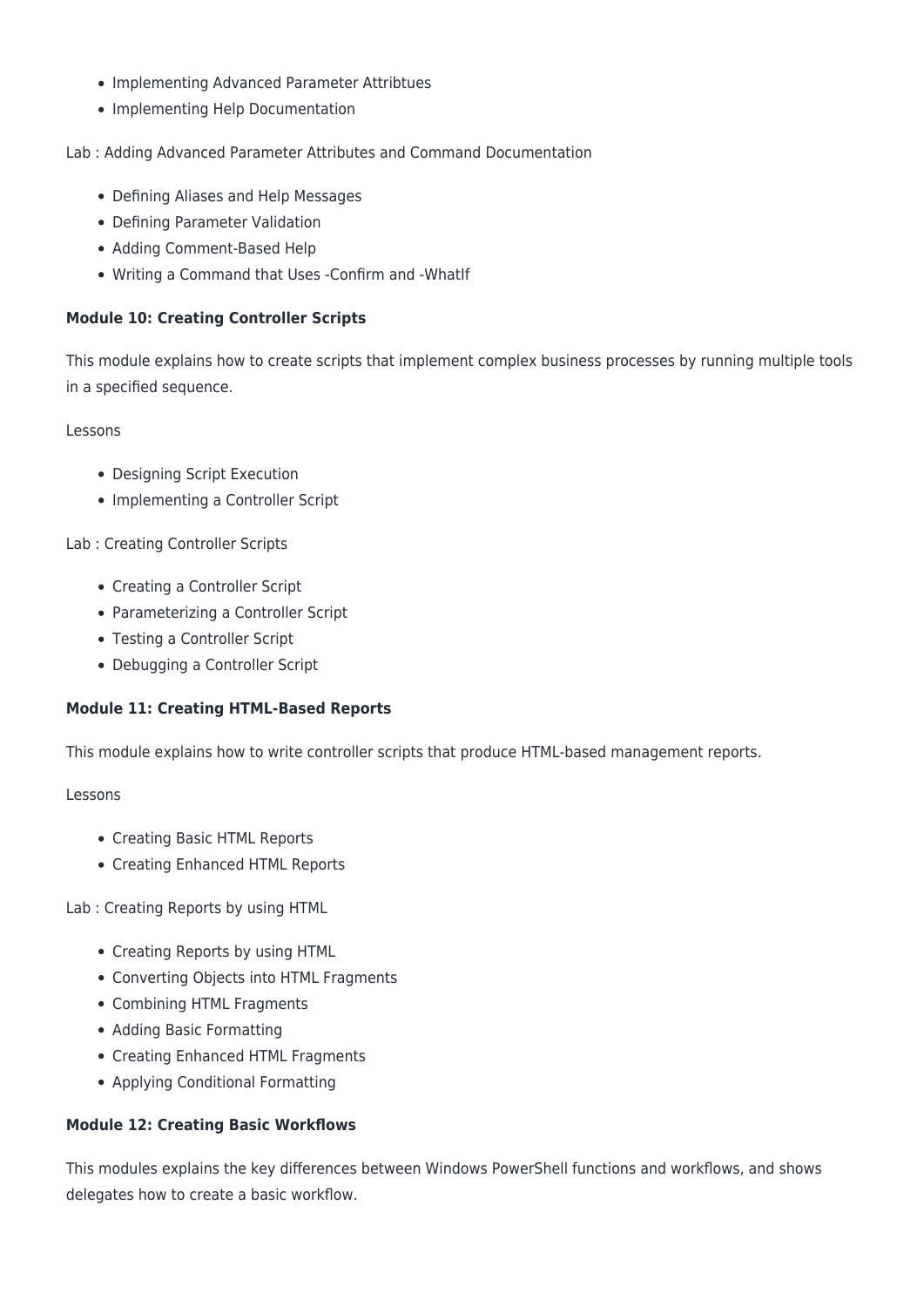#### Lessons

- Understanding Workflows
- Implementing Workflows

Lab : Creating Basic Workflows

- Importing the PSWorkflow Module
- Converting a Function to a Basic Worklfow
- Parallelizing Commands

#### **Module 13: Working with XML Data**

This module explains how Windows PowerShell interprets, represents, and manipulates XML-based data.

#### Lessons

- Understanding XML
- Implementing XML Manipulation

Lab : Working with XML Data

- Loading XML
- Manipulating XML as an Object Hierarchy
- Selecting XML Elements by using XPath
- Modifying XML
- Saving XML

#### **Module 14: Using Advanced Scripting Techniques**

This module explains how to use advanced scripting techniques, including execution of external commands and graphical user interfaces.

#### Lessons

- Using External Functionality
- Adding Graphical User Interface Elements

#### **Module 15: Creating Proxy Functions**

This module explains how to create proxy functions in Windows PowerShell.

#### Lessons

- Designing Proxy Functions
- Implementing Proxy Functions

#### Lab : Creating Proxy Functions

- Generating a Proxy Function Template
- Modifying the Template